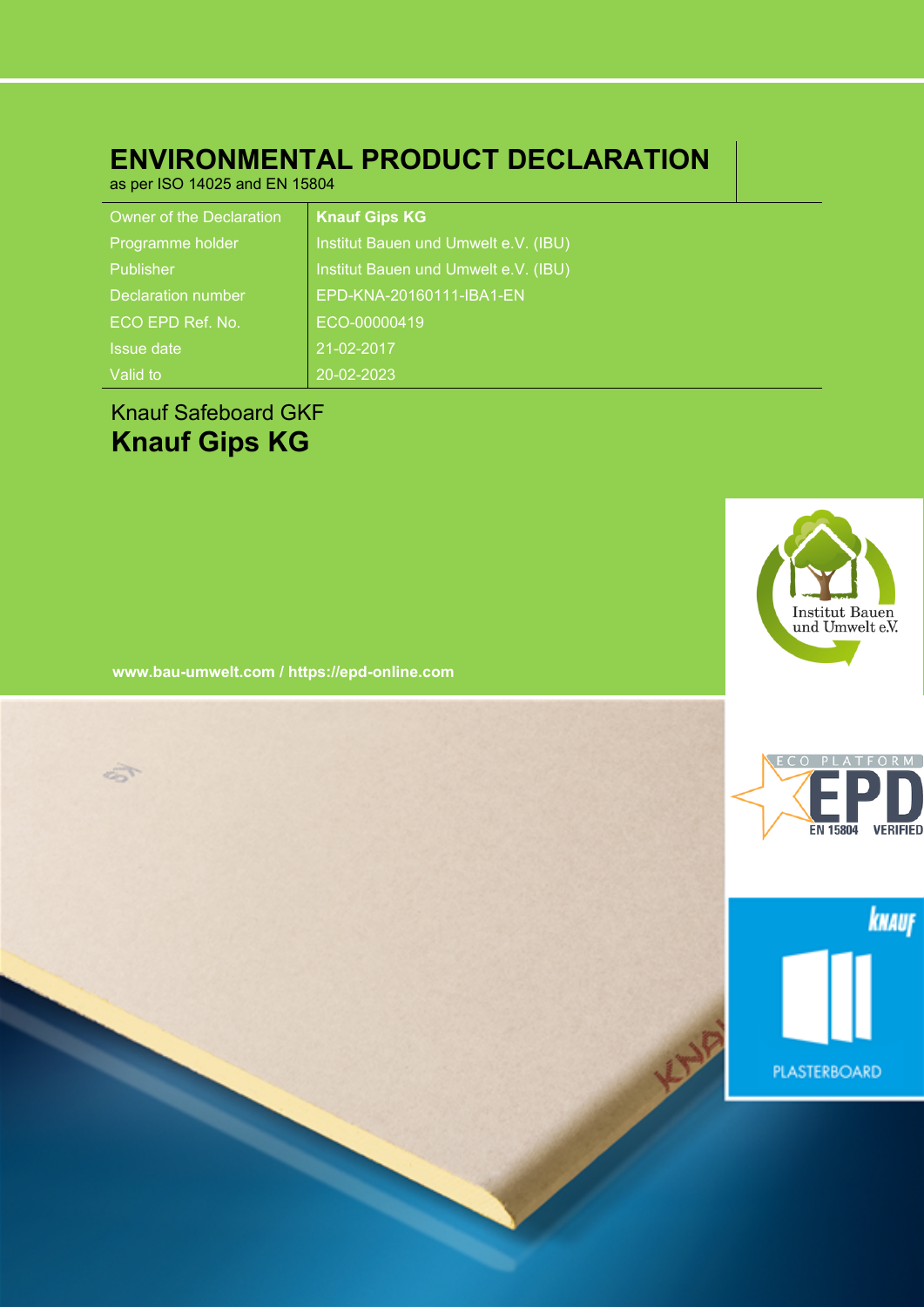

# **1. General Information**

| <b>Knauf Gips KG</b>                                                                                                                | <b>Knauf Safeboard GKF</b>                                                                                                                                                                                                                                                                           |  |
|-------------------------------------------------------------------------------------------------------------------------------------|------------------------------------------------------------------------------------------------------------------------------------------------------------------------------------------------------------------------------------------------------------------------------------------------------|--|
| <b>Programme holder</b><br>IBU - Institut Bauen und Umwelt e.V.<br>Panoramastr. 1<br><b>10178 Berlin</b><br>Germany                 | <b>Owner of the Declaration</b><br><b>Knauf Gips KG</b><br>Am Bahnhof 7<br>97346 Iphofen<br>Germany                                                                                                                                                                                                  |  |
| <b>Declaration number</b><br>EPD-KNA-20160111-IBA1-EN                                                                               | Declared product / Declared unit<br>Plasterboard Knauf Safeboard Type GKF according to<br>/DIN 18180:2014/ respectively DF according to /EN<br>520:2009/, 1 m <sup>2</sup> , board thickness 12.5 mm, weight of<br>board ca. 17.8 kg                                                                 |  |
| This Declaration is based on the Product<br><b>Category Rules:</b><br>Plasterboard, 07.2014<br>(PCR tested and approved by the SVR) | Scope:<br>This EPD is valid for the plasterboard Knauf Safeboard<br>GKF. This plasterboard is manufactured in Germany.<br>The owner of the declaration shall be liable for the<br>underlying information and evidence; the IBU shall not<br>be liable with respect to manufacturer information, life |  |
| <b>Issue date</b><br>21-02-2017<br>Valid to                                                                                         | cycle assessment data and evidences.                                                                                                                                                                                                                                                                 |  |
| 20-02-2023                                                                                                                          | Verification                                                                                                                                                                                                                                                                                         |  |
| Wireinmarger                                                                                                                        | The CFN Norm /FN 15804/ serves as the core PCR<br>Independent verification of the declaration<br>according to /ISO 14025/                                                                                                                                                                            |  |
| Prof. Dr.-Ing. Horst J. Bossenmayer<br>(President of Institut Bauen und Umwelt e.V.)                                                | x <br>internally<br>externally                                                                                                                                                                                                                                                                       |  |
| lumnar                                                                                                                              |                                                                                                                                                                                                                                                                                                      |  |
| Dr. Burkhart Lehmann                                                                                                                | Christina Bocher<br>(Independent verifier appointed by SVR)                                                                                                                                                                                                                                          |  |

# **2. Product**

## **2.1 Product description**

Plasterboards Knauf Safeboard GKF are lead-free Xray shielding boards for X-ray facilities.

#### **2.2 Application**

Knauf Safeboard X-ray shielding boards are used for room-enclosing constructions of X-ray facilities for radiation shielding for the following systems:

- X-Ray shield ceilings
- X-Ray shield partitions
- X-Ray shield furrings

#### **2.3 Technical Data**

The following technical data in condition on delivery is relevant for the declared product:

#### **Constructional data**

| Value       | Unit              |
|-------------|-------------------|
|             |                   |
| $\geq 1400$ | kg/m <sup>3</sup> |
| $\ge 610$   | N                 |
|             |                   |

| Flexural breaking load<br>(transversal) according to /DIN<br>18180:2014/ as per Gips-<br>Datenbuch                                | $\geq 210$         | N                 |
|-----------------------------------------------------------------------------------------------------------------------------------|--------------------|-------------------|
| Modulus of elasticity longitudinal,<br>according to /DIN 18180:2014/, as<br>per Gips-Datenbuch                                    | $\geq 2800$        | N/mm <sup>2</sup> |
| Modulus of elasticity transversal,<br>according to /DIN 18180:2014/, as<br>per Gips-Datenbuch                                     | $\geq 2200$        | N/mm <sup>2</sup> |
| Thermal conductivity according to<br>/EN ISO 10456:2010/                                                                          | 0.26               | W/(mK)            |
| Specific heat capacity at 20 °C                                                                                                   | 0.73               | kJ/kgK            |
| Water vapour diffusion resistance<br>factor (dry), according to /EN ISO<br>10456:2010/                                            | 10                 |                   |
| Water vapour diffusion resistance<br>factor (wet), according to /EN ISO<br>10456:2010/                                            | 4                  |                   |
| Moisture content at 20 °C, 65%<br>humidity according to Gips-<br>Datenbuch                                                        | $0.6 - 1$          | $M.-\%$           |
| Elongation/Vibration when<br>humidity changes by 30% (20°C)<br>according to /EN 318:2002/, per 1<br>% change of relative humidity | $0.005 -$<br>0.008 | mm/m              |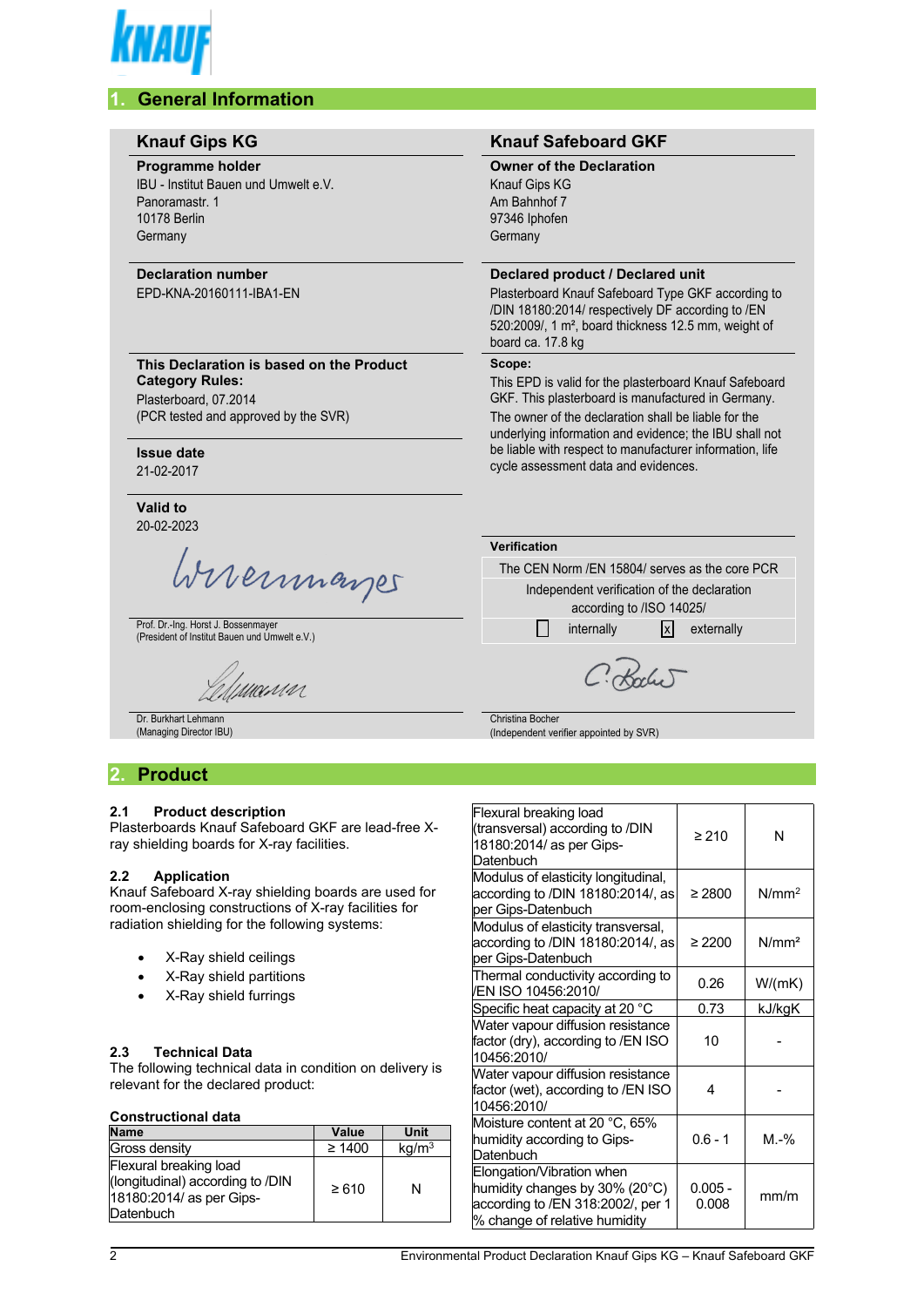$-0$  ! (<br>8" \$ ! + - !!+  $\frac{\%}{\%}$ , 7<br>  $*$  \$\$ % 4,  $3<sup>1</sup>$  $\overline{F}$  $+$  \$"  $4 - 5$  $\frac{1}{n}$ \$  $\frac{1}{2}$ <br> $\frac{1}{2}$ <br> $\frac{1}{2}$ <br> $\frac{1}{2}$ <br> $\frac{1}{2}$ <br> $\frac{1}{2}$ <br> $\frac{1}{2}$ <br><br> $\frac{1}{2}$ <br><br><br><br><br><br><br><br><br><br><br><br><br><br><br><br><br><br><br><br><br><br><br><br>  $\overline{\$}$  $\sqrt{ }$  $\begin{array}{c|c}\n\bullet \\
\bullet \\
\hline\n\end{array}$ \$  $\begin{array}{c} \n \begin{array}{c} 1 \\ 1 \end{array} & \begin{array}{c} 1 \\ 1 \end{array} & 6 \end{array}$ % $\overline{\phantom{a}}$  $+$  $\mathbf{I}$  and  $\frac{1}{3}$  $\frac{1}{\sqrt{6}}$  $\begin{array}{c} \circ \\ \circ \\ \circ \end{array}$  $\frac{9}{6}$ 6 6  $\frac{6}{4}$  7 %  $\frac{1}{2}$  5 % !"<br>" % "  $4 - 5$  G  $\overline{\phantom{a}}$  $\frac{1}{2}$  $%$  $\mathsf{\$}$  $\begin{array}{ccc}\n7 & & \text{\$} & \text{\$} \\
9 & & & \n\end{array}$  $9'5$  $\begin{array}{ccccccccc}\n\text{\$} & & & & & \text{\$} & & \text{\$} & & \text{\$} & \text{\$} & \text{\$} & \text{\$} & \text{\$} & \text{\$} & \text{\$} & \text{\$} & \text{\$} & \text{\$} & \text{\$} & \text{\$} & \text{\$} & \text{\$} & \text{\$} & \text{\$} & \text{\$} & \text{\$} & \text{\$} & \text{\$} & \text{\$} & \text{\$} & \text{\$} & \text{\$} & \text{\$} & \text{\$} & \text{\$} & \text{\$} & \text{\$} & \text{\$} & \text{\$} &$  $6^{\circ}$  $$5$  $\%$  $7: " 1$  $\overline{4}$  $7:$ - 7 / (" & \$ &\$ ( +<br>8" \$ ! - ! ! 4-5 + L \$<br>" 4 \$ ! - \$ %  $\begin{array}{c}\n\begin{array}{ccc}\n\end{array} & & & \\
\begin{array}{ccc}\n8 & & & \\
& \end{array} & & \\
\begin{array}{ccc}\n\end{array} & & & \\
\begin{array}{ccc}\n\end{array} & & & \\
\begin{array}{ccc}\n\end{array} & & & \\
\begin{array}{ccc}\n\end{array} & & & \\
\begin{array}{ccc}\n\end{array} & & & \\
\begin{array}{ccc}\n\end{array} & & & \\
\begin{array}{ccc}\n\end{array} & & & \\
\begin{array}{ccc}\n\end{array} & & & \\
\begin{array}{ccc}\n\end{array} & & & \\
\begin{array}{ccc}\n\end{array} & & & \\
\begin{$  $\frac{1}{2}$  497  $9#$ 87  $\overline{G}$  $\frac{1}{\sqrt{2}}$  $\begin{array}{ccc} \cdot & 19 & 47 \end{array}$ 9 # ! ; G<br>9 # : 497  $\frac{0}{6}$  $\blacksquare$  $\mathbf{g}$  $\begin{array}{ccc} \circ & \circ & \circ & \circ \\ \circ & \circ & \circ & \circ \\ 3, & \circ & \circ \\ 9 & & 0 & 0 \\ 1 & \circ & & \end{array}$  $\ddot{\phantom{0}}$  $\mathbf{\hat{s}}$  $9#$  $\%$  $+$ .\$  $$$   $9840/9"$ 47 ! " ! , % " J<br>  $\frac{1}{3}$  ,  $\frac{1}{6}$  ,  $\frac{1}{3}$  \$<br>  $\frac{1}{1}$  % \$ 7\$<br>
" \$ ! + 6 ! \$  $\mathbf{I}$  $9#$  3, : 1 9  $\frac{1}{2}$  $\mathbf{L}$  $9#$  =<br>9# 3, : 19  $\mathbf{I}$  $$7$$   $\frac{1}{2}$  +  $\frac{1}{2}$  $\sim$   $\mu$  $-8$  ("& ! ("!)  $+$ #  $\begin{array}{ccccc} + & & + & \end{array}$  $4 - 5"$ <br>, !  $\mathbf{H} + \mathbf{H}$  $\begin{array}{cc} & \text{\$} \\ \text{\$} \\ \text{\$} \end{array}$  $7<sup>8</sup>$  $\begin{array}{cccc} 0, & \frac{1}{2} & \frac{1}{2} & \frac{1}{2} & \frac{1}{2} & \frac{1}{2} & \frac{1}{2} & \frac{1}{2} & \frac{1}{2} & \frac{1}{2} & \frac{1}{2} & \frac{1}{2} & \frac{1}{2} & \frac{1}{2} & \frac{1}{2} & \frac{1}{2} & \frac{1}{2} & \frac{1}{2} & \frac{1}{2} & \frac{1}{2} & \frac{1}{2} & \frac{1}{2} & \frac{1}{2} & \frac{1}{2} & \frac{1}{2} & \frac{1}{2} & \frac{1}{2} & \$  $\%$ ்ப  $9#$  $\begin{array}{ccc}\n & \vdots & \vdots & \vdots \\
 & \# & \mathfrak{S} \\
 & \mathfrak{S} & \mathfrak{S} \\
 & \mathfrak{S} & \mathfrak{S} \\
 & & \ddots & \vdots \\
 & & & \vdots\n\end{array}$  $, \t : ( \t : 1 \$  $\begin{array}{cccc} & + & & , \\ 7 & \% & \$ & \end{array}$  $$ ;$   $9804$  1 :  $+ 6$ <br>9804 1: 9'  $$7!+$3"$  $\mathbf{\hat{s}}$  $.9$  $%$  $\frac{1}{2}$  $\sqrt[6]{\frac{1}{2}}$  $\frac{1}{2}$  $\frac{1!}{2}$  + 4 - 5  $\overline{8}$  $\begin{array}{ccc}\n\cdot & & 6 \\
\cdot & & \ast \\
\cdot & & \cdot\n\end{array}$  $$S$  $\frac{1}{2}$   $\frac{1}{2}$   $\frac{1}{2}$   $\frac{1}{2}$  $8H \mathfrak{S}$  "  $)$  \$  $6\overline{6}$  $-5$  $6$ <br>IJ 4 - 5  $\begin{array}{c} + \\ 2 \end{array}$ - 1 6 ( # ! (, ( - '9 !3 + +<br>
+ - ! + 45\$<br>
+ 1 F ! %7 \$ 67 ; " + ; % \$<br>
5 5 5 % \$ 5 % ' + 2 5 % ; "<br>
6 , % \$ \$ % ' ? 7 \$ 7 \$ 9 !'  $%$  $+7$  $+7$  \$"!  $\mathfrak s$  $%$  $+$  \$ \$ !<br>  $+$  \$ ( 7<br>  $\cdot$  9 F'  $\sim$   $\sim$  11  $\pm$  $4 - 5$  !  $9/$  $\begin{bmatrix} \mathbb{S}^n \\ \vdots \end{bmatrix}$  $\%$  $\frac{+}{\$}$ 

 $\overline{4}$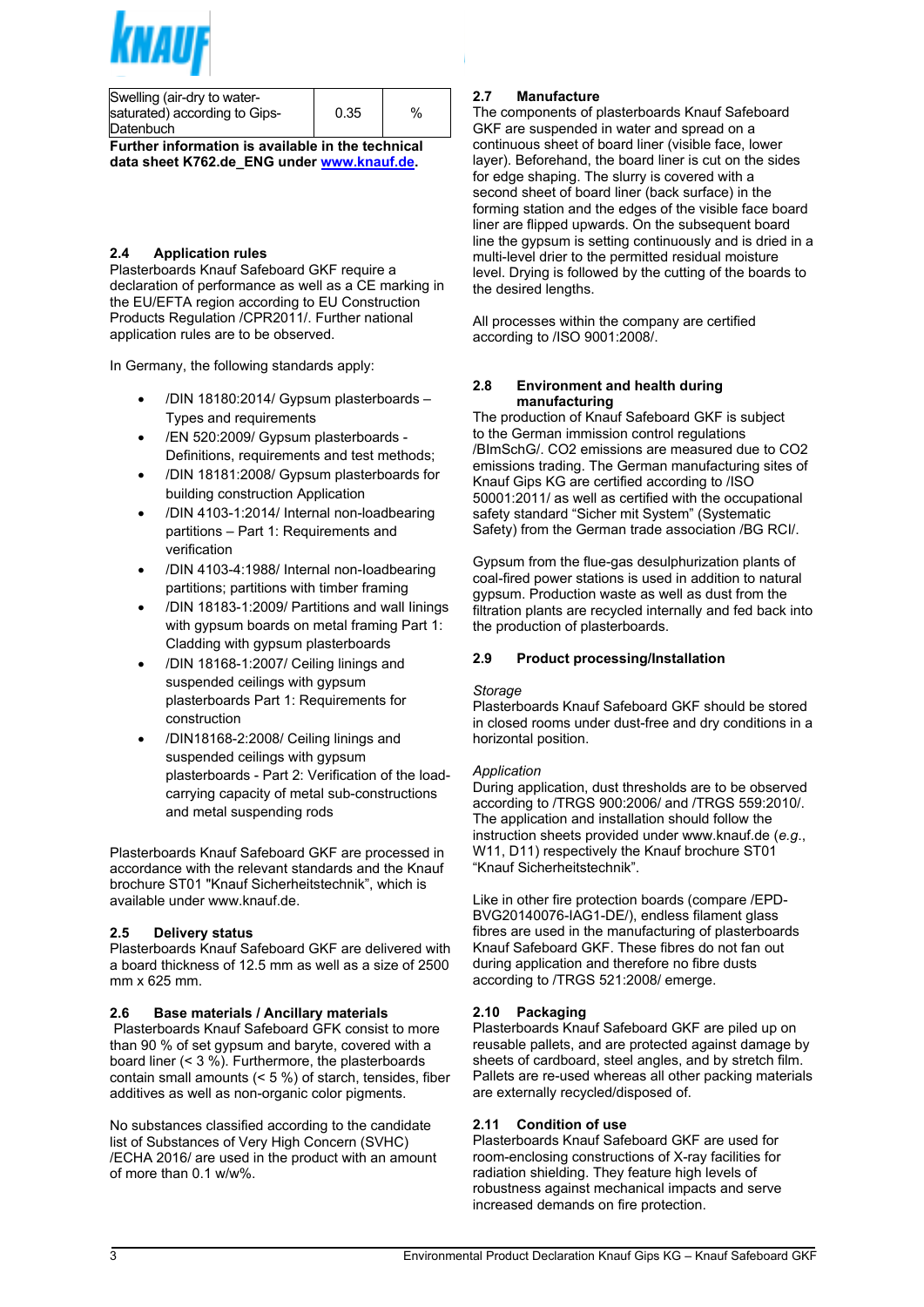

There is no change in the chemical composition during use.

#### **2.12 Environment and health during use**

Plasterboards Knauf Safeboard GKF are able to shield effectively against X-rays. The respective values of lead equivalence according to /DIN 6812:2013/ are available in the technical data sheet under www.knauf.de.

According to emission test of the Fraunhofer Institute for Wood Research Wilhelm-Klauditz-Institut WKI following the AgBB test scheme /WKI2011/, no hazardous substances are emitted above permissible thresholds during use.

#### **2.13 Reference service life**

There was no reference service life determined according to /ISO 15686-1:2011/. However, a reference service life of 50 years can be considered for gypsum plasterboards according to the Guideline for Sustainable Building /BBSR2011/ . There are no influences on ageing of plasterboards Knauf Safeboard GKF during use following the established engineering practice.

#### **2.14 Extraordinary effects**

#### **Fire**

The reaction to fire of plasterboards Knauf Safeboard GKF is classified as follows according to /EN 520:2009/ in conjunction with /EN 13501-1:2010/:

#### **Fire safety regulations**

| <b>Name</b>             | Value |
|-------------------------|-------|
| Building material class | A2    |
| Burning droplets        | d0    |
| Smoke gas development   | ۹1    |

#### **Water**

Plasterboards Knauf Safeboard GKF show a small tendency to swell or shrink within changes of the climatic conditions. However, a permanent exposure to wet conditions or relative humidities may lead to a decrease in strength. An instruction sheet about restoration of flood damage is available under www.knauf.de /BSDH2013/. Information about the removal of flood damage can be downloaded from www.gypsum.org.

#### **Mechanical destruction**

Minor damages on plasterboards Knauf Safeboard GKF can be mended with suitable gypsum based filling materials, *e.g.*, Knauf Safeboard Filler. The installation with screws and brackets allows an easy exchange of

## **3. LCA: Calculation rules**

#### **3.1 Declared Unit**

The declared unit is 1 m<sup>2</sup> of plasterboard Knauf Safeboard GKF with a thickness of 12.5 mm, weight approx. 17.8 kg/m².

| <b>Name</b> | Value | Unit |
|-------------|-------|------|
|             |       |      |

heavily damaged boards. In this case, the substructure should be examined, too, and replaced if necessary.

#### **2.15 Re-use phase**

#### *Re-use*

Once plasterboards Knauf Safeboard GKF are installed, they are not suited for re-use in an unchanged way. Prior to collection, plasterboards Knauf Safeboard GKF should be separated from other used building materials and pruned of foreign matter, *e.g.*, metals from the substructure already on site for easier recycling or disposal.

#### *Further use*

Residual materials from new plasterboards Knauf Safeboard GKF, *e.g.*, from cut waste at the building site, can be further used after processing, *e.g.*, crushing and if necessary, removal of board liner. They are suited for reclamation of mining sites, as soil conditioner, fertilizer component or as setting and hardening regulating agent for cement. However, this procedure requires agreement with the purchaser and consideration of national regulations.

#### *Recycling*

Due to the reversible absorption and dehydration of water of crystallization, gypsum products can be recycled by suitable processes. Therefore, gypsum waste should be collected as mono-fraction and processed in gypsum recycling plants. For recycling, the adherent board liner is peeled from the gypsum core and returned to the paper recycling system or thermally utilized. Remaining metallic components are removed with magnetic separators and recycled as scrap. Afterwards, the gypsum core is fed into the recycling plant and crushed. The resulting recycled gypsum can be re-used for the production of gypsum based building materials.

#### **2.16 Disposal**

X-ray shielding boards Knauf Safeboard GKF have to be disposed of in compliance with the following waste codes of the European Waste Catalogue /EWC/:

17 09 04 mixed construction and demolition wastes other than those mentioned in 17 09 01, 17 09 02 and 17 09 03.

National disposal guidelines have to be observed. In Germany, plasterboards Knauf Safeboard GKF are to be disposed of at landfills of landfill category 1 or higher according to the regulation of landfills /DepV2009/.

#### **2.17 Further information**

Further information about plasterboards Knauf Safeboard GKF, *e.g.*, technical data sheets or material safety data sheets are available at www.knauf.de or from the Technical Advisory Service Knauf Direct (knauf-direkt@knauf.de).

| dared unit:                   |  |
|-------------------------------|--|
| : onversion factor to 1<br>ka |  |

#### **3.2 System boundary**

This Environmental Product Declaration contains the manufacturing (modules A1-A3), the transport from manufacturing to the building site (A4), the transport of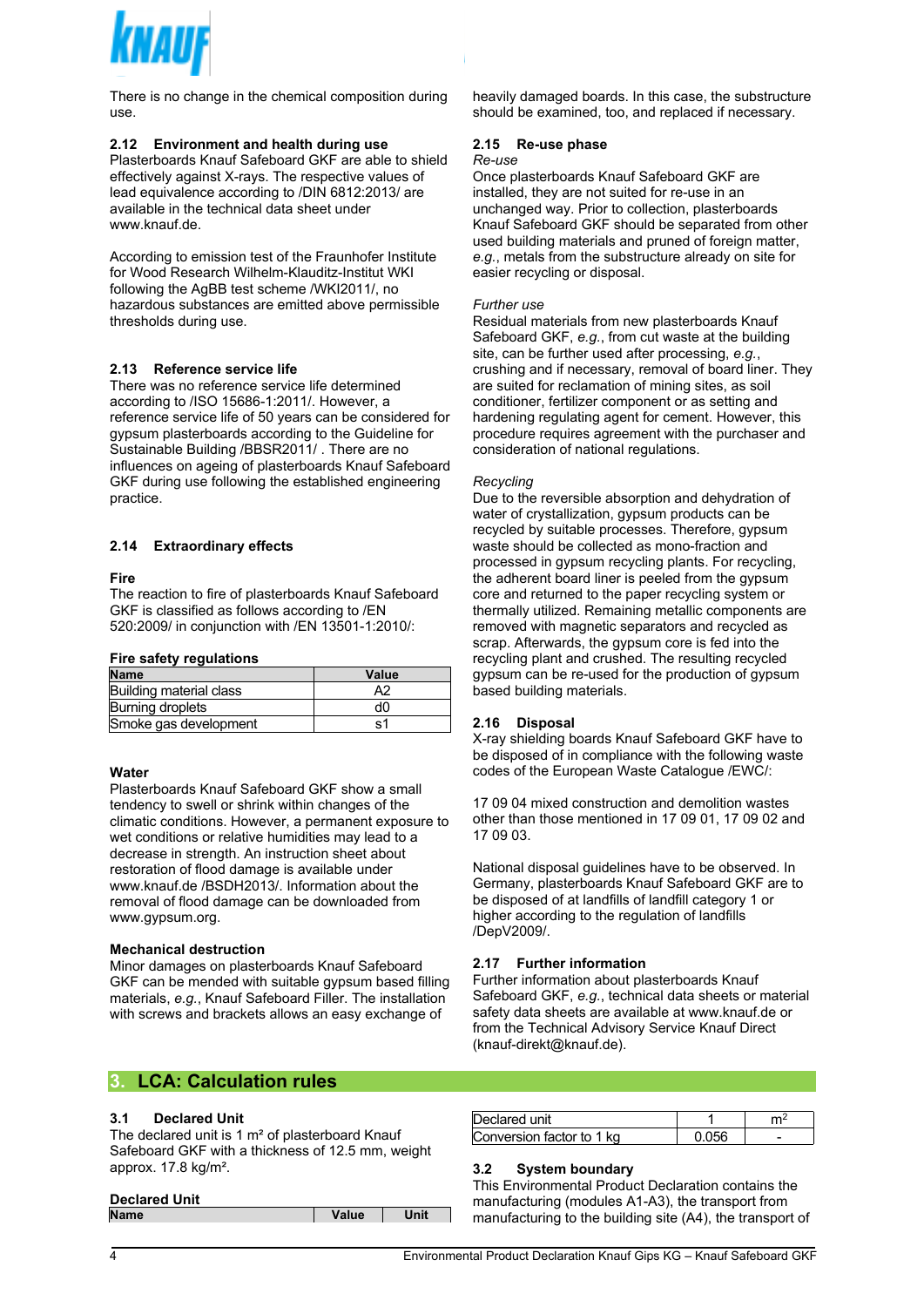

plasterboards Knauf Safeboard GKF to the landfill site or the recycling plant (module C2) as well as two scenarios for the End of Life (scenario 1: landfilling – module C4/1 scenario 2: recycling – modules C3/2 and C4/2, credits for the recycled gypsum core in module D/2). Accordingly, the EPD is a cradle-to-gate declaration with options.

During manufacturing, the provision and transport of raw materials, the manufacturing of the board including the provision of energy, emissions as well as the provision of packaging materials are considered. The modelling of recycling (scenario 2) includes the separation of materials, the feedback of board liner to the waste paper recycling system, and the processing of the gypsum core. Residual non-recyclable components are disposed of.

#### **3.3 Estimates and assumptions**

Baryte is substituted by an own model in the life cycle assessment of the manufacturing of Knauf Safeboard GKF since the respective GaBi dataset not only includes the extraction of the raw material but also the beneficiation to a highly purified barium sulphate which can be used as a white pigment. Therefore, the environmental impacts resulting from this upstream process in the GaBi dataset would be significantly higher than in reality.

For transport, a general payload of 50 % is assumed. Transport to the buildings site (module A4) as well as transport from the building site to the collecting site or landfill (module C4) is calculated with a standard distance of 100 km. This way, the user of the Environmental Product Declaration can convert the distances of the modules A4 and C2 to the specific distance by extrapolation.

Further assumptions are made for the modelling of the recycling of plasterboards Knauf Safeboard GKF. These are described in more detail in section 4.

### **3.4 Cut-off criteria**

All raw materials for the manufacturing of plasterboards Knauf Safeboard GKF, the required energy, water and the resulting emissions are considered in the life cycle assessment. That way, recipe components with a share even smaller than 1 % are included. All neglected processes contribute less than 5 % to the total mass or less than 5 % to the total energy consumption.

#### **3.5 Background data**

For modelling the LCA the software GaBi 7 from thinkstep/GaBi2016/ is used. The LCA is based on production data. Datasets for Germany are used for the life cycle inventory as much as possible. This is especially true for the provision of electricity and thermal energy.

#### **3.6 Data quality**

The LCA of plasterboards Knauf Safeboard GKF is modelled by using GaBi datasets, exclusively. Besides two exceptions with only minor influence on the overall life cycle impacts of Knauf Safeboard GKF, background data are no older than 6 years. Therefore, the data quality is considered to be good.

#### **3.7 Period under review**

The modelling is based on the annual production of Knauf Safeboard GKF in 2015.

#### **3.8 Allocation**

Allocations are avoided in the modelling. Beyond that, allocations are only applied in the background data.

#### **3.9 Comparability**

Basically, a comparison or an evaluation of EPD data is only possible if all the data sets to be compared were created according to /EN 15804/ and the building context, respectively the product-specific characteristics of performance, are taken into account.

## **4. LCA: Scenarios and additional technical information**

#### **Product Stage (A1-A3)**

#### *Supply of raw materials*

Plasterboards Knauf Safeboard GKF consist of a gypsum core and barytes which is reinforced with mineral fillers and covered with board liner. For its identification the core of Knauf Safeboard GKF is coloured in yellow. The natural gypsum is mainly extracted from open-cast mining in close vicinity to the manufacturing site. Furthermore, gypsum from the flue-gas desulphurization of coal-fired power stations (FGD gypsum) is used as a raw material. Board liner for the covering of gypsum core is produced from recycled waste paper which is partly certified by FSC.

Additives are added for an easier processing and a fine adjustment of properties of plasterboards Knauf Safeboard GKF. These additives add up to less than 5 % of the overall mass of the product.

#### *Transport of raw materials*

Natural gypsum is extracted from mines close to the manufacturing sites of plasterboard Knauf Safeboard GKF. Accordingly, transport distances are short and

trucks can be used. FGD gypsum is transported by freight train from coal-fired power plants. The heavy spar is produced predominantly in Germany and also delivered by truck. In parts, baryte can also be delivered from overseas by container ship. Further raw materials are supplied by truck from manufacturers within Germany or from neighbouring countries.

#### *Manufacturing*

Natural gypsum as well as gypsum from the flue-gas desulphurization is calcinated prior to the mixing with other components. FGD gypsum is usually delivered as damp material and, thus, must be dried before calcination.

Stucco, mineral fillers and additives are mixed with water and processed as described in section 2.7. The addition of water allows the incorporation of water of crystallization into the molecules of calcium sulphate. By the addition of water, gypsum becomes settled and hardened. Redundant surface water is removed in a multi-level dryer.

#### **Transport to building site (A4)**

For transport, a standard distance of 100 km by truck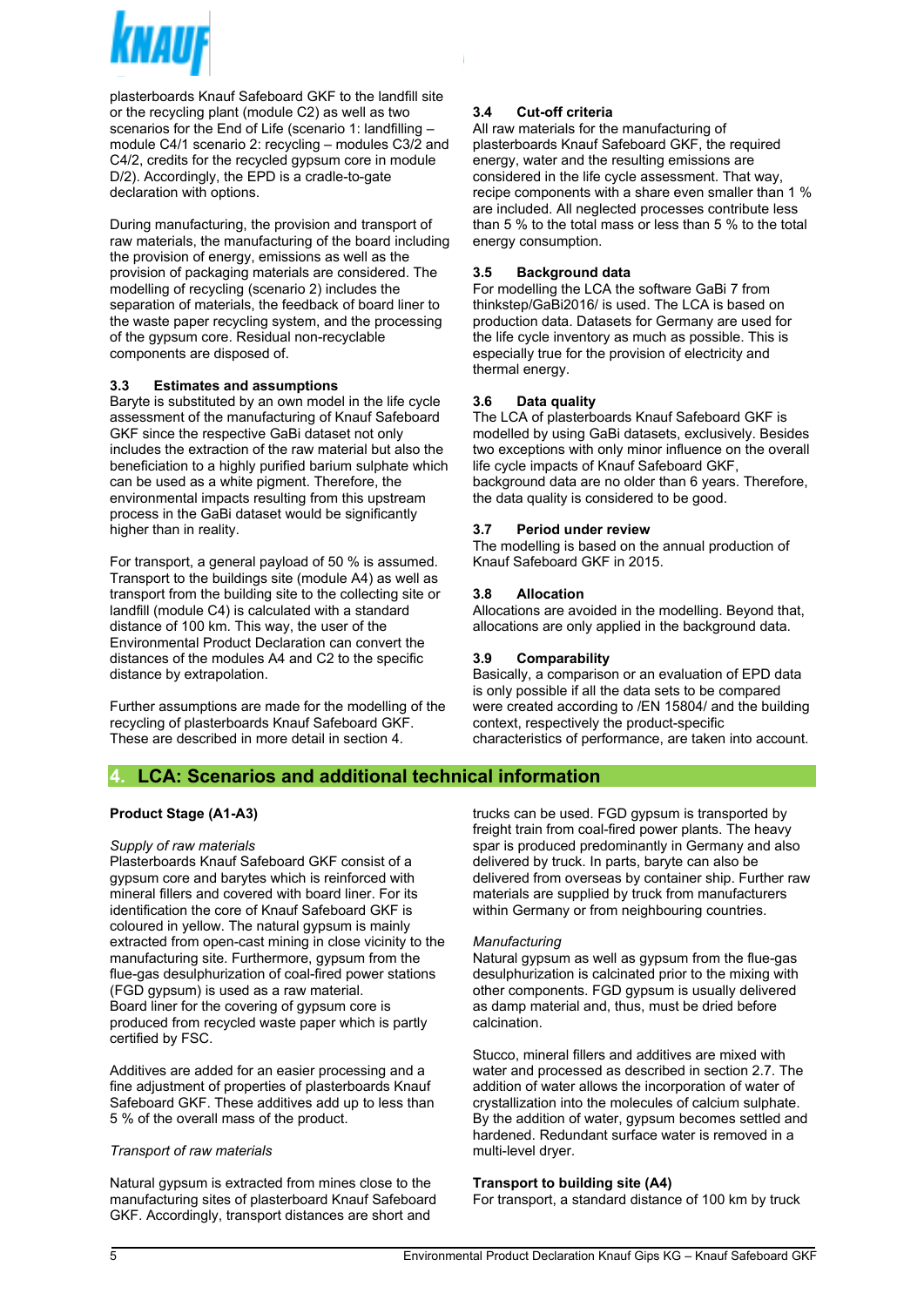

is assumed. This declaration facilitates the extrapolation of the results in A4 to the real distance.

#### **End of Life (C1-C4, D)**

In the LCA, two scenarios for end of life were calculated: disposal (landfilling) and recycling, respectively. The de-construction (module C1) is not declared in this EPD. Analogous to A4, the results of a transport over 100 km by truck are calculated.

Both scenarios are calculated as 100 %-scenarios, to facilitate the individual calculations of disposal- and recovery-scenarios by the user of this Environmental Product Declaration. In scenario 1 a 100 % landfilling of Knauf Safeboard GKF was assumed without further processing. The related module C3 is characterised with "/1".

Recycling with a complete separation of both components, gypsum core and board liner, is modelled in scenario 2. The related modules C3, C4 and D are labelled with "/2".

#### **Transport to building site (A4)**

| <b>Name</b>                                    | Value       | Unit              |
|------------------------------------------------|-------------|-------------------|
| Litres of fuel (Diesel, density: 0.83<br>kg/L) | 0.0342      | I/100km           |
| Transport distance                             | 100         | km                |
| Capacity utilisation (including<br>empty runs) | 50          | $\frac{0}{0}$     |
| Gross density of products<br>transported       | $\geq 1400$ | kq/m <sup>3</sup> |
| Capacity utilisation volume factor             | 0.215       |                   |

#### **Transport (C2)**

| <b>Name</b>                                    | Value       | Unit              |
|------------------------------------------------|-------------|-------------------|
| Litres of fuel (Diesel, density: 0.83<br>kg/L) | 0.0340      | I/100 km          |
| Transport distance                             | 100         | km                |
| Capacity utilisation (including<br>empty runs) | 50          | $\%$              |
| Gross density of products<br>transported       | $\geq 1400$ | kq/m <sup>3</sup> |
| Capacity utilisation volume factor             | 0.215       |                   |

#### **Scenario 1: Landfilling (C4/1)**

| <b>Name</b>                              | Value | <b>Unit</b> |
|------------------------------------------|-------|-------------|
| Collected separately                     | 17.8  | kg          |
| Collected as mixed construction<br>waste |       | kg          |
| Reuse                                    |       | kg          |
| Recycling                                |       | kg          |
| Energy recovery                          |       | kg          |
| Landfilling                              | 17.8  | kg          |

#### **Scenario 2: Recycling (C3/2, C4/2)**

| <b>Name</b>                              | Value | Unit |
|------------------------------------------|-------|------|
| Collected separately                     | 17.8  | kg   |
| Collected as mixed construction<br>waste |       | kg   |
| Reuse                                    |       | kg   |
| Recycling                                | 16.9  | kg   |
| Energy recovery                          |       | kg   |
| Landfilling                              | 0.9   | kg   |

#### **Reuse-, recover- and recycling potential (D/2), only Scenario 2**

| <b>Name</b>                                                           | Value | Unit |
|-----------------------------------------------------------------------|-------|------|
| Re-utilisation recycling gypsum<br>(assumption: substitution of 50 %) | 100   | $\%$ |

| natural gypsum and 50 % FGD |  |
|-----------------------------|--|
| gypsum)                     |  |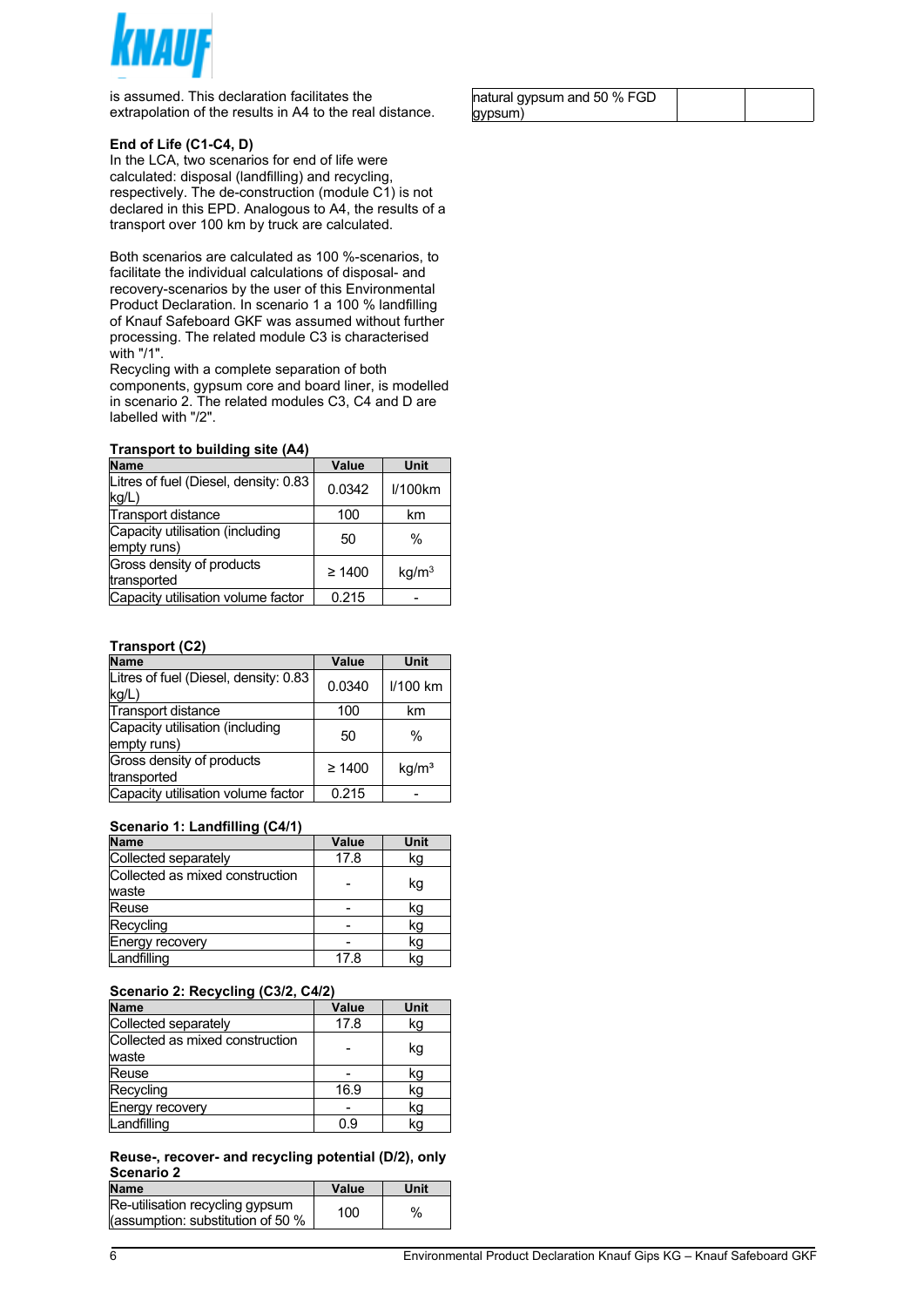

## **5. LCA: Results**

Note: Two scenarios for the end of life stage were considered as 100 % scenario, each.

Scenario 1: Landfilling (module C4/1)

Scenario 2: Recycling und landfilling of non-recyclable fractions as well as the credit for recycled materials (modules C3/2, C4/2, D/2).

|                            |                                                                                                                                                                                                                                                             |                           |                                                                |                     | DESCRIPTION OF THE SYSTEM BOUNDARY (X = INCLUDED IN LCA; MND = MODULE NOT DECLARED) |                            |                              |                                          |                         |                                 |                         |                                                                              |                     |                                   |                   |                                                                                                                                                                                                                                                              |            |
|----------------------------|-------------------------------------------------------------------------------------------------------------------------------------------------------------------------------------------------------------------------------------------------------------|---------------------------|----------------------------------------------------------------|---------------------|-------------------------------------------------------------------------------------|----------------------------|------------------------------|------------------------------------------|-------------------------|---------------------------------|-------------------------|------------------------------------------------------------------------------|---------------------|-----------------------------------|-------------------|--------------------------------------------------------------------------------------------------------------------------------------------------------------------------------------------------------------------------------------------------------------|------------|
|                            |                                                                                                                                                                                                                                                             |                           |                                                                |                     |                                                                                     |                            |                              |                                          |                         |                                 |                         |                                                                              | <b>BENEFITS AND</b> |                                   |                   |                                                                                                                                                                                                                                                              |            |
|                            | PRODUCT STAGE                                                                                                                                                                                                                                               |                           | <b>CONSTRUCTI</b><br>ON PROCESS<br><b>USE STAGE</b>            |                     |                                                                                     |                            |                              |                                          |                         | END OF LIFE STAGE               |                         |                                                                              |                     | <b>LOADS</b><br><b>BEYOND THE</b> |                   |                                                                                                                                                                                                                                                              |            |
|                            |                                                                                                                                                                                                                                                             |                           | <b>STAGE</b>                                                   |                     |                                                                                     |                            |                              |                                          |                         | <b>SYSTEM</b>                   |                         |                                                                              |                     |                                   |                   |                                                                                                                                                                                                                                                              |            |
|                            |                                                                                                                                                                                                                                                             |                           |                                                                |                     |                                                                                     |                            |                              |                                          |                         |                                 |                         |                                                                              |                     |                                   | <b>BOUNDARIES</b> |                                                                                                                                                                                                                                                              |            |
|                            |                                                                                                                                                                                                                                                             |                           |                                                                |                     |                                                                                     |                            |                              |                                          |                         |                                 |                         |                                                                              |                     |                                   |                   |                                                                                                                                                                                                                                                              |            |
|                            |                                                                                                                                                                                                                                                             |                           | gate to the site                                               |                     |                                                                                     |                            |                              |                                          | Refurbishment           | energy                          | Operational water       | De-construction                                                              |                     |                                   |                   |                                                                                                                                                                                                                                                              |            |
|                            |                                                                                                                                                                                                                                                             |                           |                                                                |                     |                                                                                     |                            |                              |                                          |                         |                                 |                         |                                                                              |                     |                                   |                   |                                                                                                                                                                                                                                                              |            |
|                            |                                                                                                                                                                                                                                                             |                           |                                                                |                     | <b>Jse</b>                                                                          |                            |                              |                                          |                         | use                             | use                     |                                                                              |                     |                                   |                   |                                                                                                                                                                                                                                                              |            |
| <b>Alddns</b>              | Transport                                                                                                                                                                                                                                                   |                           |                                                                | Assembly            |                                                                                     |                            | Repair                       |                                          |                         |                                 |                         | demolition                                                                   | Transport           |                                   | Disposal          | Recovery-<br>Recycling<br>potential<br>Reuse-                                                                                                                                                                                                                |            |
| Raw material               |                                                                                                                                                                                                                                                             | Manufacturing             |                                                                |                     |                                                                                     | Maintenance                |                              | Replacement                              |                         |                                 |                         |                                                                              |                     |                                   |                   |                                                                                                                                                                                                                                                              |            |
|                            |                                                                                                                                                                                                                                                             |                           | Transport from the                                             |                     |                                                                                     |                            |                              |                                          |                         | Operational                     |                         |                                                                              |                     | Waste processing                  |                   |                                                                                                                                                                                                                                                              |            |
|                            |                                                                                                                                                                                                                                                             |                           |                                                                |                     |                                                                                     |                            |                              |                                          |                         |                                 |                         |                                                                              |                     |                                   |                   |                                                                                                                                                                                                                                                              |            |
| A1<br>X                    | A <sub>2</sub><br>X                                                                                                                                                                                                                                         | A <sub>3</sub><br>X       | A4<br>X                                                        | A5<br><b>MND</b>    | <b>B1</b><br><b>MND</b>                                                             | <b>B2</b><br><b>MND</b>    | B <sub>3</sub><br><b>MNR</b> | <b>B4</b><br><b>MNR</b>                  | <b>B5</b><br><b>MNR</b> | B <sub>6</sub><br><b>MND</b>    | <b>B7</b><br><b>MND</b> | C <sub>1</sub><br><b>MND</b>                                                 | C <sub>2</sub><br>X | C <sub>3</sub><br>X               | C4<br>X           | D<br>X                                                                                                                                                                                                                                                       |            |
|                            |                                                                                                                                                                                                                                                             |                           |                                                                |                     |                                                                                     |                            |                              |                                          |                         |                                 |                         | RESULTS OF THE LCA - ENVIRONMENTAL IMPACT: 1 m² Plasterboard Knauf Safeboard |                     |                                   | <b>GKF</b>        |                                                                                                                                                                                                                                                              |            |
| <b>Param</b>               |                                                                                                                                                                                                                                                             |                           |                                                                |                     |                                                                                     |                            |                              |                                          |                         |                                 |                         |                                                                              |                     |                                   |                   |                                                                                                                                                                                                                                                              |            |
| eter                       |                                                                                                                                                                                                                                                             | <b>Unit</b>               |                                                                | $A1-A3$             |                                                                                     | A4                         |                              | C <sub>2</sub>                           |                         | C3/2                            |                         | C4/1                                                                         |                     | C4/2                              |                   | D/2                                                                                                                                                                                                                                                          |            |
| <b>GWP</b>                 | [kg $CO2$ -Eq.]                                                                                                                                                                                                                                             |                           |                                                                | 4.62E+0             |                                                                                     | 1.21E-1                    |                              | 1.20E-1                                  |                         | 1.09E-1                         |                         | 2.89E-1                                                                      |                     | 1.44E-2                           |                   | $-6.79E - 2$                                                                                                                                                                                                                                                 |            |
| <b>ODP</b><br>AP           | [kg SO <sub>2</sub> -Eq.]                                                                                                                                                                                                                                   | [kg CFC11-Eq.]            |                                                                | 1.03E-10<br>3.04E-2 |                                                                                     | 2.46E-13<br>3.17E-4        |                              | 2.44E-13<br>3.15E-4                      |                         | 6.53E-12<br>1.57E-4             |                         | 2.84E-12<br>1.73E-3                                                          |                     | 1.42E-13<br>8.66E-5               |                   | $-6.76E-13$<br>$-1.59E-4$                                                                                                                                                                                                                                    |            |
| E                          |                                                                                                                                                                                                                                                             | $[kg (PO4)3-Eq.]$         |                                                                | 3.62E-3             |                                                                                     | 7.97E-5                    |                              | 7.91E-5                                  |                         | 2.49E-5                         |                         | 2.36E-4                                                                      |                     | 1.18E-5                           |                   | $-3.42E - 5$                                                                                                                                                                                                                                                 |            |
| POCP                       |                                                                                                                                                                                                                                                             | [kg ethene-Eq.]           |                                                                | 1.52E-3             |                                                                                     | $-1.08E - 4$               |                              | 1.16E-5<br>$-1.07E - 4$                  |                         | $1.66E-4$                       |                         | 8.32E-6                                                                      |                     | $-1.77E-5$                        |                   |                                                                                                                                                                                                                                                              |            |
| <b>ADPE</b><br><b>ADPF</b> | [kg Sb-Eq.]                                                                                                                                                                                                                                                 |                           |                                                                | 4.03E-4<br>6.36E+1  |                                                                                     | $9.00E - 9$<br>$1.62E + 0$ |                              | 8.93E-9<br>4.86E-8<br>1.61E+0<br>1.07E+0 |                         | 9.96E-8<br>3.76E+0              |                         | 4.98E-9<br>1.88E-1                                                           |                     | $-3.07E - 4$<br>$-7.11E-1$        |                   |                                                                                                                                                                                                                                                              |            |
|                            |                                                                                                                                                                                                                                                             | [MJ]                      |                                                                |                     |                                                                                     |                            |                              |                                          |                         |                                 |                         |                                                                              |                     |                                   |                   | GWP = Global warming potential; ODP = Depletion potential of the stratospheric ozone layer; AP = Acidification potential of land and water; EP =                                                                                                             |            |
| Caption                    |                                                                                                                                                                                                                                                             |                           |                                                                |                     |                                                                                     |                            |                              |                                          |                         |                                 |                         |                                                                              |                     |                                   |                   | Eutrophication potential; POCP = Formation potential of tropospheric ozone photochemical oxidants; ADPE = Abiotic depletion potential for non-                                                                                                               |            |
|                            |                                                                                                                                                                                                                                                             |                           |                                                                |                     |                                                                                     |                            |                              |                                          |                         |                                 |                         | fossil resources; ADPF = Abiotic depletion potential for fossil resources    |                     |                                   |                   |                                                                                                                                                                                                                                                              |            |
| RESULTS OF                 |                                                                                                                                                                                                                                                             |                           |                                                                |                     |                                                                                     |                            |                              |                                          |                         |                                 |                         | THE LCA - RESOURCE USE: 1 m <sup>2</sup> Plasterboard Knauf Safeboard GKF    |                     |                                   |                   |                                                                                                                                                                                                                                                              |            |
| Parameter                  |                                                                                                                                                                                                                                                             | <b>Unit</b>               | A1-A3                                                          |                     |                                                                                     | A4                         |                              | C <sub>2</sub>                           |                         | C <sub>3/2</sub>                |                         | C4/1                                                                         |                     | C4/2                              |                   | D/2                                                                                                                                                                                                                                                          |            |
| <b>PERE</b>                |                                                                                                                                                                                                                                                             | [MJ]                      | $6.72E + 0$                                                    |                     |                                                                                     | 1.10E-1                    | 1.09E-1                      |                                          |                         | 5.50E-1                         |                         | 4.43E-1                                                                      |                     | 2.21E-2                           |                   | $-5.27E - 2$                                                                                                                                                                                                                                                 |            |
| <b>PERM</b><br><b>PERT</b> |                                                                                                                                                                                                                                                             | [MJ]<br>[MJ]              | 3.05E+0<br>9.77E+0                                             |                     |                                                                                     | $0.00E + 0$<br>1.10E-1     |                              | <b>IND</b><br>1.09E-1                    |                         | <b>IND</b><br>5.50E-1           |                         | <b>IND</b><br>4.43E-1                                                        |                     | <b>IND</b><br>$2.21E - 2$         |                   | <b>IND</b><br>$-5.27E - 2$                                                                                                                                                                                                                                   |            |
| <b>PENRE</b>               |                                                                                                                                                                                                                                                             | [MJ]                      | $6.65E+1$                                                      |                     |                                                                                     | $1.62E + 0$                |                              | $1.61E + 0$                              |                         | $1.41E + 0$                     |                         | 3.89E+0                                                                      |                     | 1.95E-1                           |                   | $-7.39E-1$                                                                                                                                                                                                                                                   |            |
| <b>PENRM</b>               |                                                                                                                                                                                                                                                             | [MJ]                      | 4.17E-1                                                        |                     |                                                                                     | $0.00E + 0$                |                              | <b>IND</b>                               |                         | <b>IND</b>                      |                         | <b>IND</b>                                                                   |                     | <b>IND</b>                        |                   | <b>IND</b>                                                                                                                                                                                                                                                   |            |
| <b>PENRT</b>               |                                                                                                                                                                                                                                                             | [MJ]                      | 6.69E+1                                                        |                     |                                                                                     | $1.62E + 0$                |                              | 1.61E+0                                  |                         | 1.41E+0                         |                         | $3.89E + 0$                                                                  |                     | 1.95E-1                           |                   | $-7.39E - 1$                                                                                                                                                                                                                                                 |            |
| <b>SM</b><br><b>RSF</b>    |                                                                                                                                                                                                                                                             | [kg]<br>[MJ]              | $5.66E + 0$<br><b>IND</b>                                      |                     |                                                                                     | <b>IND</b><br><b>IND</b>   |                              | <b>IND</b><br><b>IND</b>                 |                         | <b>IND</b><br><b>IND</b>        |                         | <b>IND</b><br><b>IND</b>                                                     |                     | <b>IND</b><br><b>IND</b>          |                   | $1.65E+1$<br><b>IND</b>                                                                                                                                                                                                                                      |            |
| <b>NRSF</b>                |                                                                                                                                                                                                                                                             | [MJ]                      | <b>IND</b>                                                     |                     |                                                                                     | <b>IND</b>                 |                              | <b>IND</b>                               |                         | <b>IND</b>                      |                         | <b>IND</b>                                                                   |                     | <b>IND</b>                        |                   |                                                                                                                                                                                                                                                              | <b>IND</b> |
| <b>FW</b>                  |                                                                                                                                                                                                                                                             | $\left[\text{m}^3\right]$ | 2.04E-2                                                        |                     |                                                                                     | 1.66E-4                    |                              | $1.65E-4$                                |                         | $4.13E-4$<br>7.93E-4<br>3.96E-5 |                         |                                                                              |                     |                                   | $-1.34E-4$        |                                                                                                                                                                                                                                                              |            |
|                            |                                                                                                                                                                                                                                                             |                           |                                                                |                     |                                                                                     |                            |                              |                                          |                         |                                 |                         |                                                                              |                     |                                   |                   | PERE = Use of renewable primary energy excluding renewable primary energy resources used as raw materials; PERM = Use of                                                                                                                                     |            |
|                            |                                                                                                                                                                                                                                                             |                           |                                                                |                     |                                                                                     |                            |                              |                                          |                         |                                 |                         |                                                                              |                     |                                   |                   | renewable primary energy resources used as raw materials; PERT = Total use of renewable primary energy resources; PENRE = Use of<br>non-renewable primary energy excluding non-renewable primary energy resources used as raw materials; PENRM = Use of non- |            |
| Caption                    |                                                                                                                                                                                                                                                             |                           |                                                                |                     |                                                                                     |                            |                              |                                          |                         |                                 |                         |                                                                              |                     |                                   |                   | renewable primary energy resources used as raw materials; PENRT = Total use of non-renewable primary energy resources; SM = Use                                                                                                                              |            |
|                            |                                                                                                                                                                                                                                                             |                           |                                                                |                     |                                                                                     |                            |                              |                                          | water                   |                                 |                         |                                                                              |                     |                                   |                   | of secondary material; RSF = Use of renewable secondary fuels; NRSF = Use of non-renewable secondary fuels; FW = Use of net fresh                                                                                                                            |            |
|                            |                                                                                                                                                                                                                                                             |                           | <b>RESULTS OF THE LCA - OUTPUT FLOWS AND WASTE CATEGORIES:</b> |                     |                                                                                     |                            |                              |                                          |                         |                                 |                         |                                                                              |                     |                                   |                   |                                                                                                                                                                                                                                                              |            |
|                            |                                                                                                                                                                                                                                                             |                           | 1 m <sup>2</sup> Plasterboard Knauf Safeboard GKF              |                     |                                                                                     |                            |                              |                                          |                         |                                 |                         |                                                                              |                     |                                   |                   |                                                                                                                                                                                                                                                              |            |
| Parameter                  |                                                                                                                                                                                                                                                             | <b>Unit</b>               | A1-A3                                                          |                     |                                                                                     | A4                         |                              | C <sub>2</sub>                           |                         | C3/2                            |                         | C4/1                                                                         |                     | C4/2                              |                   | D/2                                                                                                                                                                                                                                                          |            |
| <b>HWD</b>                 |                                                                                                                                                                                                                                                             | [kg]                      | 1.10E-6                                                        |                     |                                                                                     | 2.09E-7                    |                              | 2.07E-7                                  |                         | 1.66E-9                         |                         | 8.91E-8                                                                      |                     | 4.45E-9                           |                   | $-1.65E-8$                                                                                                                                                                                                                                                   |            |
| <b>NHWD</b>                |                                                                                                                                                                                                                                                             | [kg]                      | 1.11E+1                                                        |                     |                                                                                     | 1.08E-2                    |                              | 1.07E-2                                  |                         | 1.55E+0                         |                         | $1.87E + 1$                                                                  |                     | 3.45E-2                           |                   | $-1.37E-1$                                                                                                                                                                                                                                                   |            |
| <b>RWD</b>                 |                                                                                                                                                                                                                                                             | [kg]                      | 1.32E-3                                                        |                     |                                                                                     | 2.20E-6                    |                              | 2.18E-6                                  |                         | 1.32E-4                         |                         | 5.38E-5                                                                      |                     | 2.69E-6                           |                   | $-1.12E - 5$                                                                                                                                                                                                                                                 |            |
| <b>CRU</b>                 |                                                                                                                                                                                                                                                             | [kg]                      | IND                                                            |                     |                                                                                     | <b>IND</b>                 |                              | IND                                      |                         | IND                             |                         | IND                                                                          |                     | <b>IND</b>                        |                   | <b>IND</b>                                                                                                                                                                                                                                                   |            |
| <b>MFR</b><br><b>MER</b>   |                                                                                                                                                                                                                                                             | [kg]<br>[kg]              | IND<br>IND                                                     |                     |                                                                                     | <b>IND</b><br><b>IND</b>   |                              | <b>IND</b><br><b>IND</b>                 |                         | 1.69E+1<br><b>IND</b>           |                         | <b>IND</b><br><b>IND</b>                                                     |                     | <b>IND</b><br><b>IND</b>          |                   | <b>IND</b><br><b>IND</b>                                                                                                                                                                                                                                     |            |
| EEE                        |                                                                                                                                                                                                                                                             | [MJ]                      | IND                                                            |                     |                                                                                     | <b>IND</b>                 |                              | <b>IND</b>                               |                         | IND                             |                         | <b>IND</b>                                                                   |                     | <b>IND</b>                        |                   | <b>IND</b>                                                                                                                                                                                                                                                   |            |
| EET                        |                                                                                                                                                                                                                                                             | [MJ]                      | <b>IND</b>                                                     |                     |                                                                                     | <b>IND</b>                 |                              | <b>IND</b>                               |                         | <b>IND</b>                      |                         | <b>IND</b>                                                                   |                     | <b>IND</b>                        |                   | <b>IND</b>                                                                                                                                                                                                                                                   |            |
|                            | HWD = Hazardous waste disposed; NHWD = Non-hazardous waste disposed; RWD = Radioactive waste disposed; CRU = Components<br>for re-use; MFR = Materials for recycling; MER = Materials for energy recovery; EEE = Exported electrical energy; EEE = Exported |                           |                                                                |                     |                                                                                     |                            |                              |                                          |                         |                                 |                         |                                                                              |                     |                                   |                   |                                                                                                                                                                                                                                                              |            |
| Caption                    |                                                                                                                                                                                                                                                             |                           |                                                                |                     |                                                                                     |                            |                              |                                          | thermal energy          |                                 |                         |                                                                              |                     |                                   |                   |                                                                                                                                                                                                                                                              |            |
|                            |                                                                                                                                                                                                                                                             |                           |                                                                |                     |                                                                                     |                            |                              |                                          |                         |                                 |                         |                                                                              |                     |                                   |                   |                                                                                                                                                                                                                                                              |            |

## **6. LCA: Interpretation**

In **scenario 1: landfilling** the environmental impact potentials and LCI contributions result to more than 90 % from the manufacturing (A1-A3) of plasterboard

Knauf Safeboard GKF (exceptions: POCP 80 %, HWD 69 %, NHWD 38 %). During manufacturing (A1-A3), the provision of raw materials significantly influences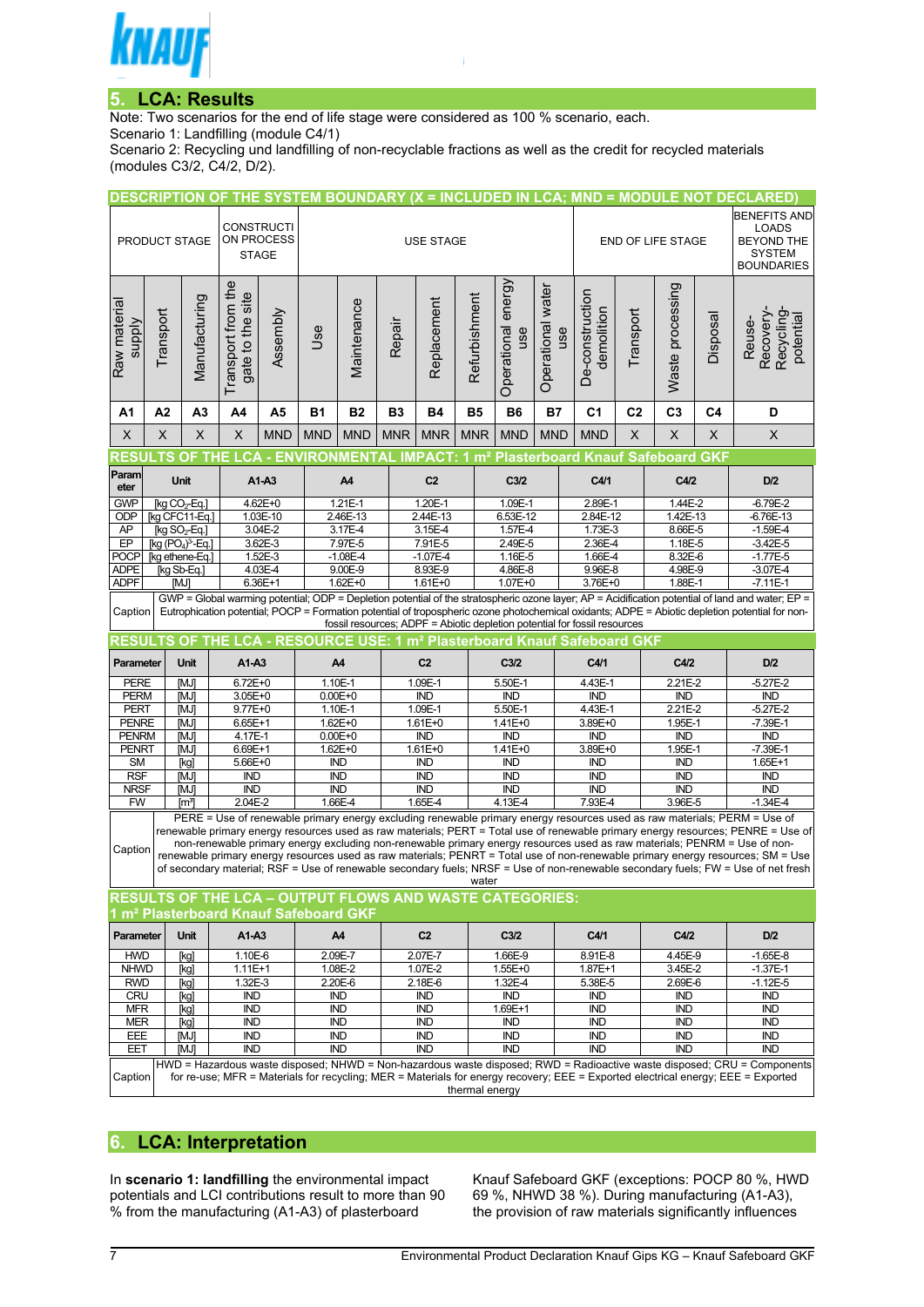

indicators ODP (52 %), ADPE (100 %), PERT (51 %), FW (54 %), as well as NHWD (65 %) and RWD (63 %) significantly. The transport of raw materials dominates the indicators AP (78 %), EP (72 %), POCP (55 %), and HWD (86 %). In addition, the manufacturing of the board contributes to the indicators GWP, ODP, ADPF, PERT, PENRT, and FW by 41-50 %, as well as to the indicators NHWD and RWD to approx. 35 %, each. Transports in A4 and C2 contribute to a maximum of 3 % each to the results due the assumed transport distance of 100 km (exceptions: HWD 13 %, credit in POCP of 6 %). However, landfilling of plasterboards contributes a maximum of 9 % to the environmental impact potentials and LCI parameters (exception: NHWD 63 %).

Similar results are obtained for **scenario 2: recycling.** In this scenario environmental impacts and LCI contributions result mainly from the manufacturing of Knauf Safeboard GKF, too. However, a credit of 43 % is obtained for ADPE due to the recycling of the gypsum core. Due to the small contributions of natural and FGD gypsum to LCI and LCA indicators, only marginal credits result from module D/2 in further indicators. Recycling and disposal of non-recyclable fractions (C3/2, C4/2) contribute to a maximum of 6 % to the overall results. Exceptions in comparison to scenario 1 are the significantly smaller contribution to the indicator NHWD of 12 % (NHWD in scenario 1: 63 %) and the increased contribution to the indicator RWD of 9 % (RWD in scenario 1: 4 %).

## **7. Requisite evidence**

#### **7.1 Leaching (sulphates and heavy metals)**

Plasterboards Knauf Safeboard GKF show a leaching behaviour typical for gypsum based building products /Dre2006/. Thus, sulphates are leached in the saturation region (complexometric titration according to /DIN 38405-5:1985/). That is why disposal is only allowed in landfills from landfill category 1 in Germany /DepV2009/.

Heavy metal concentrations were verified (by ICP-OES according to /ISO 11885:2007/) significantly below the assignment criteria according to landfill category 1 complying with /DepV2009/.

Plasterboards Knauf Safeboard GKF are classified in water hazard class 1 (slightly water-hazardous).

#### **7.2 Radioactivity**

According to /Geh2012/ and RP 112 dose values and radon concentrations of gypsum based building products are below 0.3 mSv/a. Thus, they can be used without restrictions.

## **8. References**

#### **DIN 4103-1**

DIN 4103-1:2014-03, Internal non-loadbearing partitions; requirements, testing

#### **DIN 4103-4**

DIN 4103-4:1988-11, Internal non-loadbearing partitions; partitions with timber framing

#### **DIN 18168-1**

DIN 18168-1:2007-04, Ceiling linings and suspended ceilings with gypsum plasterboards - Part 1: Requirements for construction

#### **DIN 18168-2**

DIN 18168-2:2008-05, Ceiling linings and suspended ceilings with gypsum plasterboards - Part 2: Verification of the load-carrying capacity of metal subconstructions and metal suspending rods

#### **DIN 18180**

DIN 18180:2014-09, Gypsum plasterboards - Types and requirements

#### **DIN 18181**

#### **7.3 VOC emissions**

Plasterboards Knauf Safeboard GKF were tested randomly by the Fraunhofer Institute for Wood Research Wilhelm-Klauditz-Institute WKI, Braunschweig (D), according to the AgBB test scheme /WKI2011/. The requirements of the AgBB protocol /AgBB2015/ are fully met.

#### **3 days**

| <b>Name</b>             | Value   | Unit                   |
|-------------------------|---------|------------------------|
| TVOC (C6 - C16)         | < 10000 | $\mu q/m^3$            |
| Carcinogenic Substances | $~<$ 10 | $\mu$ g/m <sup>3</sup> |

#### **28 days**

| <b>Name</b>             | <b>Value</b> | Unit                   |
|-------------------------|--------------|------------------------|
| TVOC (C6 - C16)         | < 1000       | $\mu$ g/m <sup>3</sup> |
| Sum SVOC (C16 - C22)    | < 100        | $\mu$ g/m <sup>3</sup> |
| R (dimensionless)       | < 1          |                        |
| <b>NOC without LCI</b>  | < 100        | $\mu$ g/m <sup>3</sup> |
| Carcinogenic Substances | < 1          | $\mu$ g/m <sup>3</sup> |

DIN 18181:2008-10, Gypsum plasterboards for building construction - Application

#### **DIN 18183-1**

DIN 18183-1:2009-05, Partitions and wall linings with gypsum boards on metal framing - Part 1: Cladding with gypsum plasterboards

#### **DIN 38405-5**

DIN 38405-5:1985-01, German standard methods for the examination of water, waste water and sludge; anions (group D); determination of sulphate ions (D 5)

#### **EN 318**

EN 318:2002-06, Wood-based panels - Determination of dimensional changes associated with changes in relative humidity

#### **EN 520**

EN 520:2009-12, Gypsum plasterboards - Definitions, requirements and test methods

#### **DIN 6812**

DIN 6812:2013-06, Medical X-ray equipment up to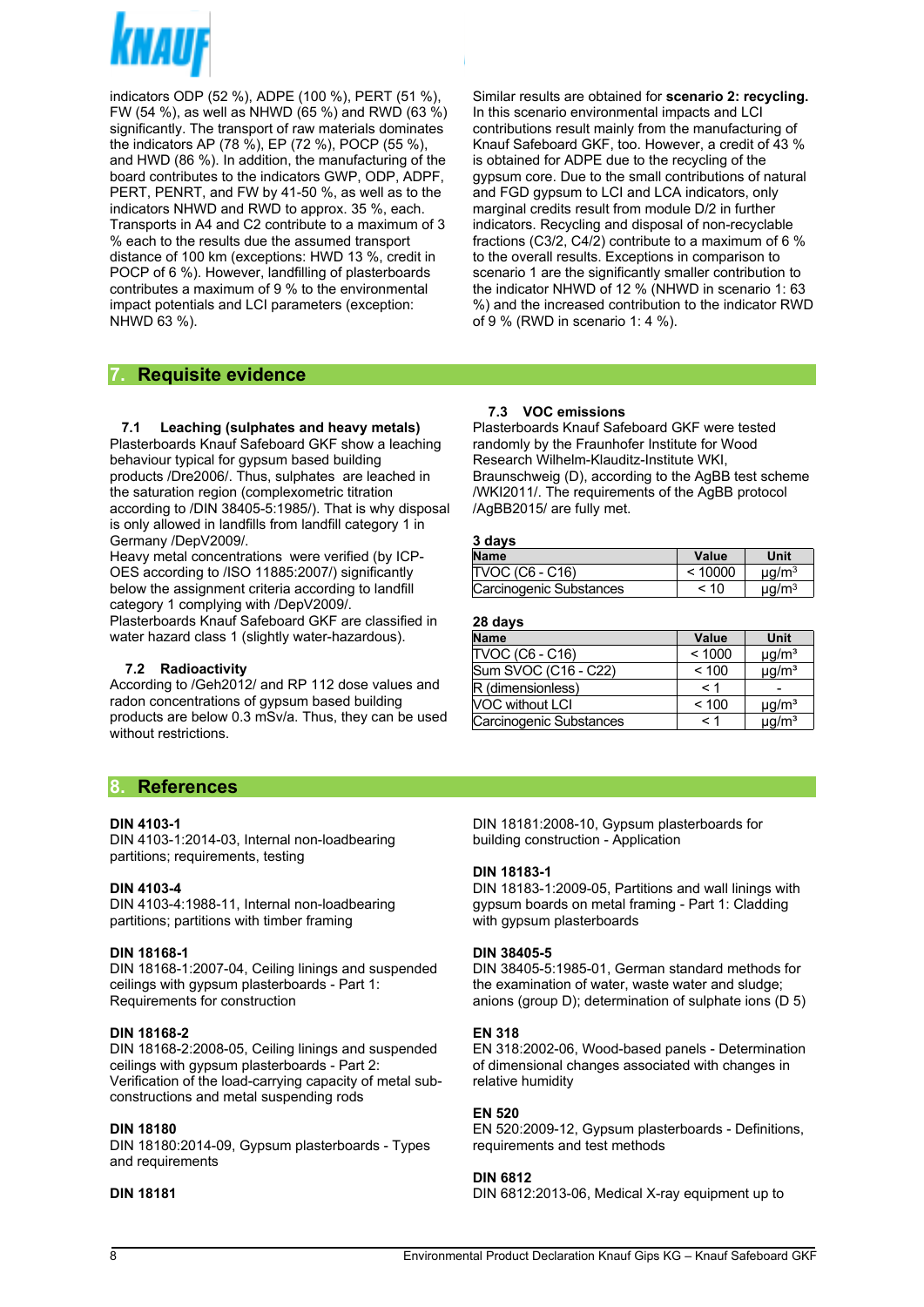

300 kV - Rules of construction for structural radiation protection

#### **EN 13501-1**

EN13501-1:2010-01: Fire classification of construction products and building elements-Part 1: Classification using data from reaction to fire tests

#### **EN ISO 10456**

EN ISO 10456-1:2010-05: Building materials and products - Hygrothermal properties – Tabulated design values and procedures for determining declared and design thermal values - Technical Corrigendum 1 (ISO 10456:2007/Cor 1:2009)

#### **EWC**

European Waste Catalogue, established by Decision 2000/532/EC of European Commission

#### **CPR2011**

Regulation (EU) No 305/2011 for construction products (CPR), Regulation (EU) No 305/2011of the European Parliament and of the Council of 9 March 2011 laying down harmonised conditions for the marketing of construction products and repealing Council Directive 89/106/EEC

#### **ISO 9001**

ISO 9001:2008-11, Quality management systems - **Requirements** 

#### **ISO 11885**

ISO 11885:2007-08, Water quality - Determination of selected elements by inductively coupled plasma optical emission spectrometry (ICP-OES)

#### **ISO 50001**

ISO 50001:2011-06, Energy management systems – Requirements with guidance for use

#### **ISO 15686-1:2011**

ISO 15686-1:2011: Buildings and constructed assets -- Service life planning -- Part 1: General principles and framework

#### **AgBB2015**

Health-related Evaluation Procedure for Volatile Organic Compounds Emissions (VOC and SVOC) from Building Products. Ausschuss zur gesundheitlichen Bewertung von Bauprodukten (Committee for Health-Related Evaluation of Building Products). 2015.

http://www.umweltbundesamt.de/bauprodukte/agbb.ht m

#### **BBSR2011**

Nutzungsdauern von Bauteilen für Lebenszyklusanalysen nach Bewertungssystem Nachhaltiges Bauen (BNB), Herausgeber: Bundesinstitut für Bau-, Stadt- und Raumforschung (BBSR), Stand: 03.11.2011 (Service life of building components for life cycle analyses according to the Assessment System for Sustainable Building, editor: Federal Ministry for Environment, Nature Conservation, Building and Nuclear Safety, 2011)

#### **BDSH2013**

Bauschäden durch Hochwasser – Tipps für die Sanierung (Flood damage - tips for recovery), instruction sheet, Knauf Gips KG (editor), Iphofen, 2013, www.knauf.de

#### **BG RCI**

Arbeitsschutzmanagement: Mit System zum Erfolg (Occupational health management: Systematic Safety), editor: Berufsgenossenschaft Rohstoffe und chemische Industrie (German trade association of natural ressources and the chemical industry), Heidelberg, http://www.bgrci.de/fachwissenportal/start/arbeitsschutzmanagement/

#### **BImSchG**

Act on the Prevention of Harmful Effects on the Environment Caused by Air Pollution, Noise, Vibration and Similar Phenomena (Federal Immission Control Act - BImSchG), Publication 2013-05-2017 (BGBI. I p. 1274), last amended 2015-08-31 (BGBI. I p. 1474)

#### **DepV2009**

Verordnung über Deponien und Langzeitlager (Deponieverordnung – DepV), German regulation on landfills, last amended and supplemented: 2013-04- 15)

#### **Dre2006**

H. Drexler, Test report no. 1080556 AU-23572, Dorfner Analysenzentrum und Anlagenplanungsgesellschaft mbH, Hirschau, 11.01.2006 (originator: Bundesverband Gips e. V., Dr. H.-J. Kersten, Berlin)

#### **ECHA 2016**

Candidate List of substances of very high concern for Authorisation, editor: European Chemicals Agency (ECHA), Helsinki (FI), last update: 2016-06-20, http://echa.europa.eu/candidate-list-table

#### **EPD-BVG20140076-IAG1-DE**

Environmental Product Declaration "Gipsplatte – Feuerschutz", EPD-BVG20140076-IAG1-DE, owner of Declaration: Bundesverband Gips e. V. (German association of gypsum manufacturers), publisher: Institut Bauen und Umwelt e. V., Berlin, August 2014

#### **Geh2012**

K. Gehrcke, B. Hoffmann, U. Schkade, V. Schmidt, K. Wichterey: Natürliche Radioaktivität in Baumaterialien und die daraus resultierende Strahlenexposition, Report BfS-SW-14/12, Bundesamt für Strahlenschutz (editor), urn:nbn:de:0221-201210099810, Salzgitter, 2012

#### **GaBi2016**

GaBi (v7): Software-System and Databases for Life Cycle Engineering, Think Step AG, Leinfelden-Echterdingen, 2016

#### **Gips-Datenbuch**

Gips-Datenbuch, editor: Bundesverband Gips e. V. (German association of gypsum manufacturers), Berlin, 2013

#### **RP112**

Radiation Protection 112: Radiological protection principles concerning the natural radioactivity of building materials, European Commission, Luxembourg, 2000

#### **TRGS 521**

Technical Rules for Hazardous Substances TRGS 521: Demolition, reconstruction and maintenance work with biopersistent mineral wools, Edition: February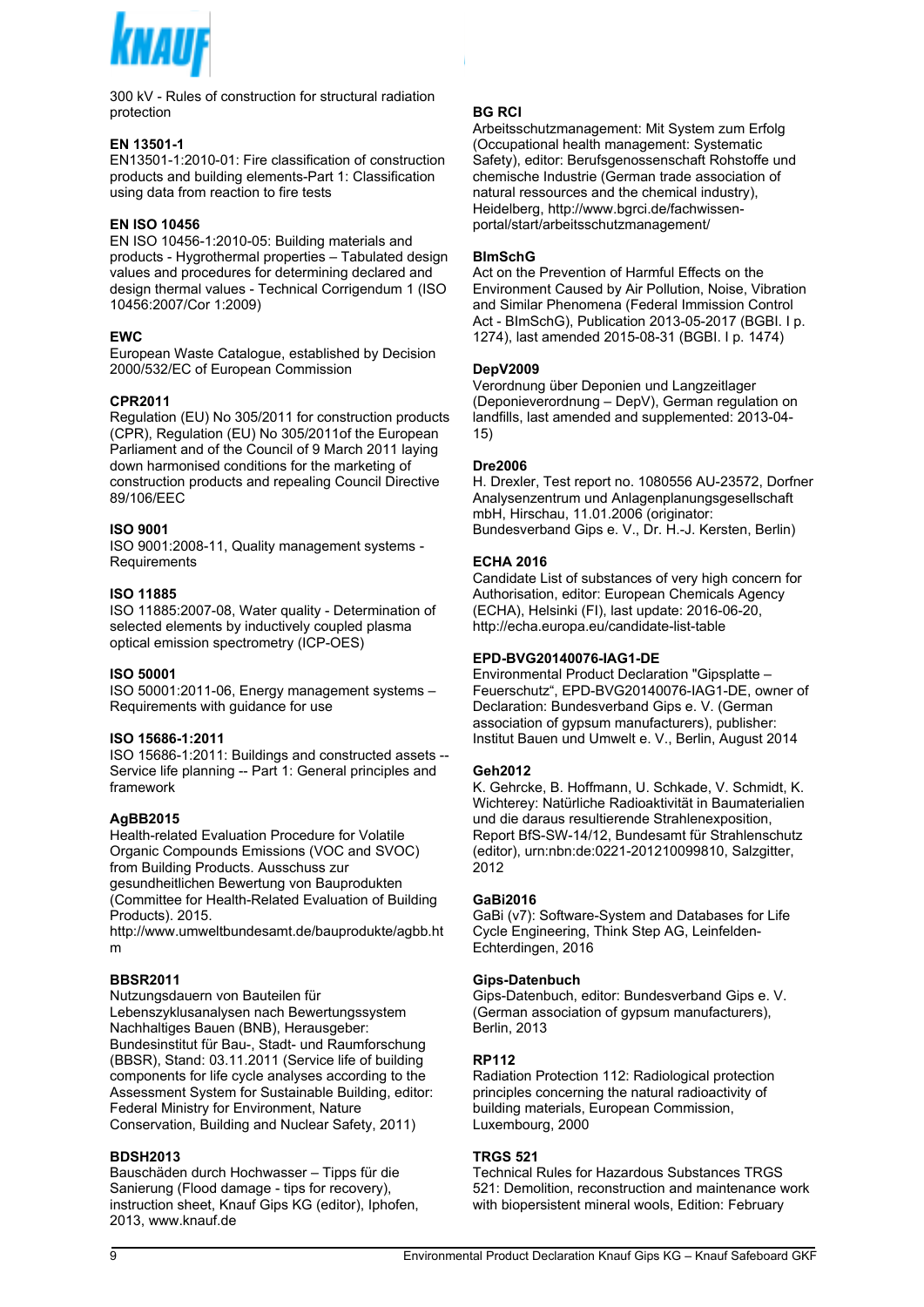|               | $\frac{1}{2}$ 5                                                                                |             | Ţ.                             | \$S                                                                                                               |            | $\overline{7}$                                               | 6                          | &      |                                      |                                                              |
|---------------|------------------------------------------------------------------------------------------------|-------------|--------------------------------|-------------------------------------------------------------------------------------------------------------------|------------|--------------------------------------------------------------|----------------------------|--------|--------------------------------------|--------------------------------------------------------------|
|               | $"$ )                                                                                          | $\star$     |                                |                                                                                                                   |            |                                                              | $\&$                       |        | $'($ ; &                             | $+$ ' * :                                                    |
|               |                                                                                                |             |                                |                                                                                                                   |            | $\overline{\mathbf{4}}$<br>$* =$                             | Ţ                          | 6      |                                      | $\mathfrak s$<br># $\hat{\mathcal{S}}$                       |
|               | ) 558<br>$8 \,$ \$" $$$                                                                        | $\mathbf 0$ | J                              | $+$                                                                                                               | $\sqrt{3}$ | #<br>804                                                     |                            |        |                                      |                                                              |
|               | 1: A                                                                                           | $\#$        | $\ddot{\phantom{a}}$           | $5 + : 7$                                                                                                         | $\ddot{5}$ |                                                              |                            |        |                                      |                                                              |
|               | $\mathbf{I}$                                                                                   | \$5         |                                | $\frac{1}{2}$ 7                                                                                                   | $"$ )      |                                                              | $\frac{1}{2}$<br>$\%$      |        | &                                    | $^{\prime}$ ( $^{\prime}$                                    |
|               |                                                                                                |             |                                | : 4A8                                                                                                             |            | $\begin{matrix} \ast \\ \ast \\ \ast \\ \ast \end{matrix}$   | 39                         |        |                                      |                                                              |
|               |                                                                                                |             |                                |                                                                                                                   |            |                                                              |                            |        |                                      |                                                              |
|               | ) 899                                                                                          |             |                                |                                                                                                                   |            |                                                              |                            |        |                                      |                                                              |
|               | $\begin{array}{cc} 8 & \text{$\hat{\$} \text{''} \\ 1 & \text{:} \end{array}$<br>$\mathfrak s$ | $\mathbf 0$ | J<br>$^\text{\textregistered}$ | $+$<br>$\ddot{\phantom{1}}$                                                                                       |            | $$ 804 \t 49-5$<br>: > #7<br>! 7 \$                          |                            |        |                                      | $\ddot{}$                                                    |
|               | $\begin{array}{c} 2 \times 5 \\ 5 \times 5 \end{array}$                                        |             | $\frac{?}{!}$                  | \$S                                                                                                               |            |                                                              |                            | $[ 87$ | $\begin{matrix} 6 \\ 6 \end{matrix}$ | [\$                                                          |
|               | $\left( \begin{array}{cc} 0 & \cdots \end{array} \right)$                                      | $^*$ ;      |                                |                                                                                                                   |            | \$                                                           |                            |        |                                      |                                                              |
|               | 4 A &                                                                                          |             |                                |                                                                                                                   |            |                                                              |                            |        |                                      |                                                              |
|               |                                                                                                |             |                                |                                                                                                                   |            | '5794                                                        |                            |        |                                      |                                                              |
| $\frac{1}{5}$ | $-9"$<br>- 1                                                                                   |             |                                | D                                                                                                                 |            |                                                              | $\dot{\mathbb{S}}$<br>$\,$ | S      | $3:6$<br>!                           | $+$                                                          |
|               | J,                                                                                             |             |                                | $\pmb{0}$<br>$\mathsf{D} \mathsf{-} \hspace{0.1cm} ; \hspace{0.1cm} \mathsf{A} \hspace{0.1cm} / \hspace{0.1cm} ,$ |            |                                                              | $\frac{1}{2}$              |        | $\mathbf{u}$                         | $\begin{array}{c} 1 \\ 2 \\ 3 \\ 4 \end{array}$<br>$$ $ \$ % |
|               | $\frac{1}{2}$                                                                                  |             | $+$ $  \,$                     | $\mathsf{Z}\xspace$ -<br>$\mathbf{I}$                                                                             |            | $$^{\circ}$ D $$^{\circ}$ S ,<br>, .3 ; # \$<br>4 - 5 M ; \$ | \$                         | \$     |                                      |                                                              |
|               | $\begin{matrix} 1 \ 6 \ 8 \end{matrix}$<br>$\, \$ "                                            | $\%$ ;      | $, \ldots, 2$                  |                                                                                                                   |            |                                                              |                            |        |                                      |                                                              |